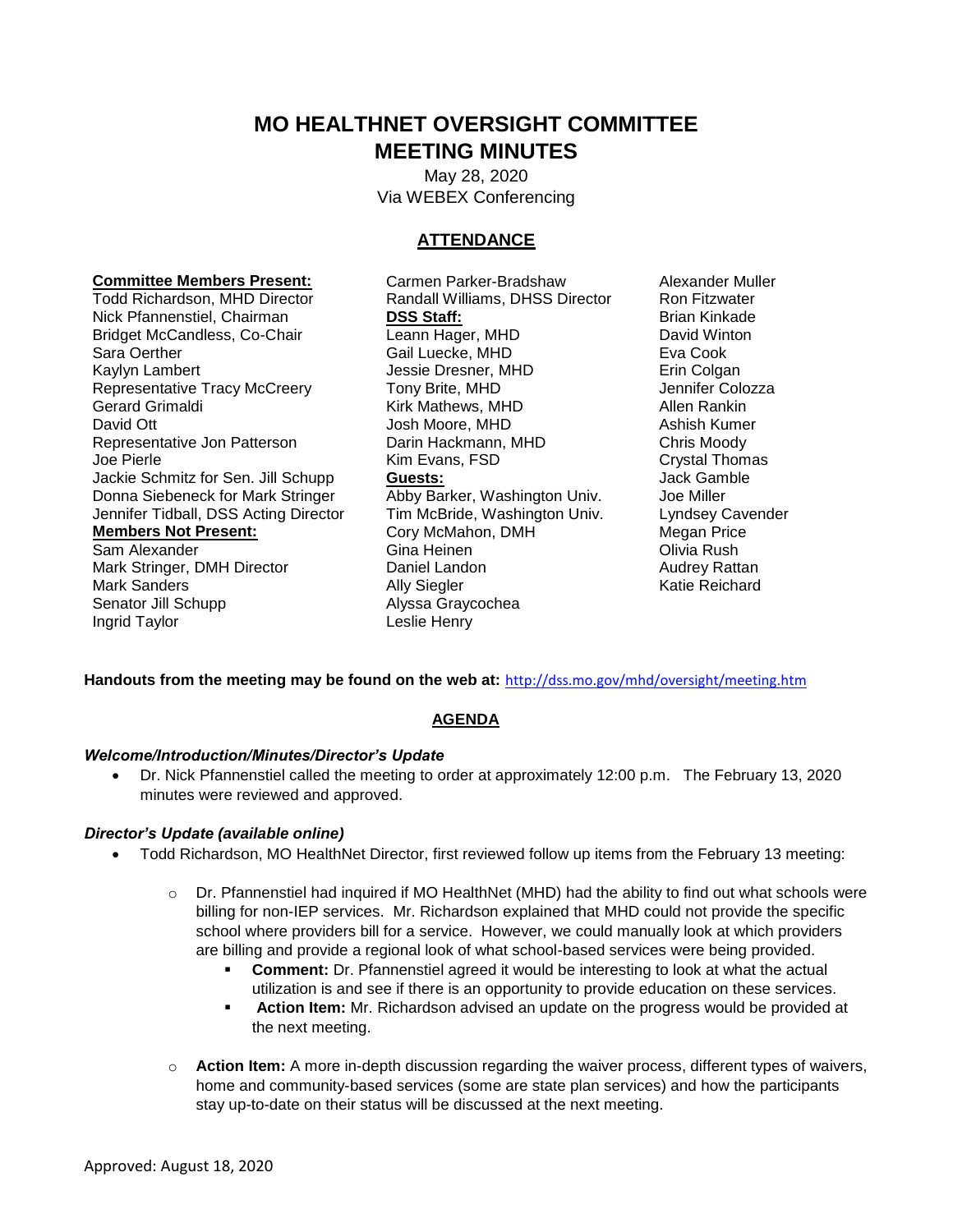- Project (formerly known as the Civilla Project). The research phase of the project is completed. o Kirk Mathews, MHD Transformation Director, gave an update on the Missouri Benefits Enrollment After review of the report is completed, it will be made available on the website. Phase 1, which is the design and testing of a redesigned application process and redesigned set of letters, is anticipated to start on July 1, unless unforeseen COVID-19 obstacles occur. Phase 2 will consist of a brief pilot and then implementation. Research results in the report revealed a great opportunity for us to streamline not only the application but also our communications; thus, making them more consistent and clear for our participants. The current application, which encompasses all services, consists of 63 pages. The redesigned version is 16 pages for the core application and then supplemental pages if a participant, for instance, is applying for Medicaid, SNAP, etc.
	- place. **Comment**: Kaylyn Lambert asked where the design and testing phases would take
	- **Comment:** Mr. Mathews advised that the design will be across all geographic regions and the testing phase will encompass the rural, urban and suburban areas, much like the research phase that Civila conducted.
- that have been put in place regarding 1115/1135 waivers, State Plan Amendments, and Appendix K to Home and Community Based Waivers. Information on what has been approved can be found on MHD's details on the requests can be sent via email to *mhd.covid19@dss.mo.gov*. Todd asked for feedback Mr. Richardson and Jessie Dresner, MHD Chief Operations Officer, reviewed the COVID-19 flexibilities Provider COVID-19 page at [https://dss.mo.gov/covid-19/mhn-provider.htm.](https://dss.mo.gov/covid-19/mhn-provider.htm) Any questions regarding from the committee on what flexibilities they would like to see remain permanent.
- CHIP expenditures; 100% FMAP for testing uninsured individuals. Enhanced FMAP applies to Medicaid expenditures from January 1 to June 30; however, this could be extended into future quarters if the emergency declaration is extended. Mr. Richardson next talked about the increased Federal Medical Assistance Percentage (FMAP). An extra 6.2% was made available for Medicaid expenditures; Missouri received 4.3% enhanced FMAP for
- new procedure and diagnosis codes; locked in eligibility at the beginning of the emergency; extended Next reviewed were the system modifications made to the MMIS Claims Processing System during COVID-19. These include expanded telehealth services; pharmacy changes to early refill rule and some dosing limitations; co-pay and shared dispensing fee removal on COVID-19 related services; addition of coverage for CHIP premium, spenddown and Ticket-To-Work participants regardless of payment status.
	- o **Comment**: Representative Tracy McCreery asked if a participant is charged for getting a COVID-19 test. Mr. Richardson advised that co-pays for participants are waived for testing and no expenses would be incurred for treatment if that were the case.
	- o **Comment**: Representative McCreery then inquired if MHD had any data on the numbers of its participants that have been hospitalized or treated outside the hospital. Mr. Richardson advised a deeper look at the diagnosis claims data could be done but do not have a breakdown as to how many had been hospitalized.
	- o **Comment**: Representative McCreery's concern is that people with chronic health conditions and considered high risk are delaying going to seek medical care for these conditions in fear of contracting COVID-19. Mr. Richardson agreed with this assessment and reiterated the need to keep educating individuals, especially those with these chronic health conditions, to continue to seek medical assistance for any issues not related to COVID-19.
- An extensive provider outreach program began in late March by making weekly calls and established a provider web page and email address for COVID-19 issues, etc. We began sending messages to providers based on information from the state's coordinated response efforts and will continue to do so.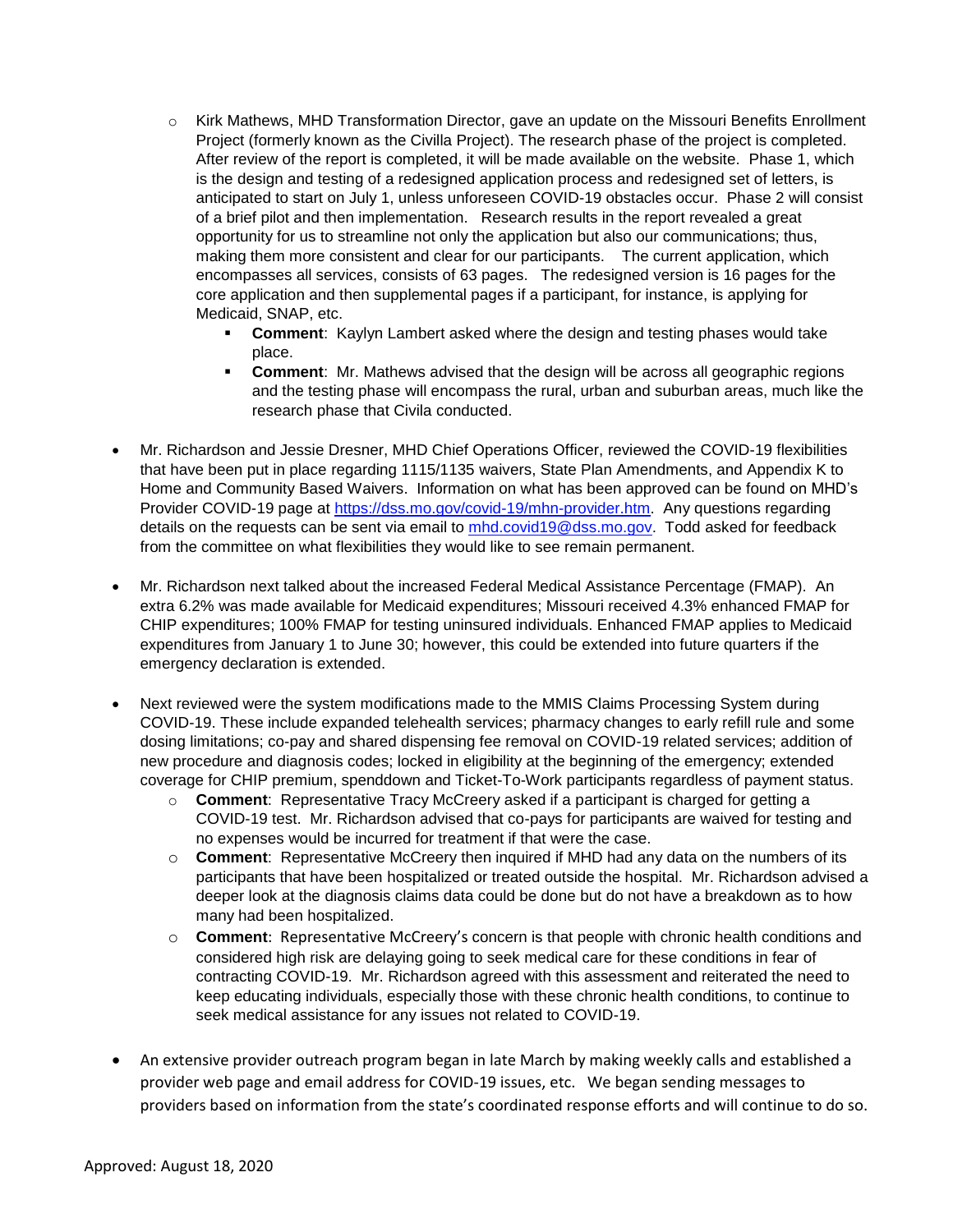partners such as the Missouri Hospital Association, Missouri Primary Care Association, and Washington Mr. Richardson gave an overview of the coordinated response to the Healthcare Delivery System and economic recovery. This group consists of members from every state department and community University.

 occurs at state, county and municipal levels. Dr. Abby Barker, Washington University, gave an overview of COVID-19 transmission models by region. (**These models are available on line as part of the Director's Update**.) The regional models are important because regional epidemics may differ markedly from the national average. Policy response

- o **Comment**: Dr. Pfannenstiel asked if this is being folded into the low-growth level now that some measures are being relaxed. Mr. Richardson said that time will tell. It is a tool that can be used to see what is happening now and to predict what will happen in the future. Dr. Barker said this model gives you a look for changes in the trend. It is pulling new data every day and could eventually lead to changes in policy down the road.
- o **Comment**: Representative McCreery asked if the charts included all COVID-19 patients and if there was a way tell how many would be on Medicaid. Mr. Richardson advised the data is coming directly from the hospitals and includes all COVID-19 patients. It would be hard to pull this specific information out due to the lag in delayed billing.

## *Legislative Update:*

 on child welfare. No significant legislation regarding Medicaid. Upon final review of all legislation, Jennifer Tidball, Acting Director of DSS, reported that the majority of the legislation this session focused anything that would affect Medicaid will be brought to Mr. Richardson and the Division's attention.

### *Budget Update:*

- Tony Brite, MHD Finance Director, gave the budget update. *This presentation is available online.* 
	- o **Comment**: Representative McCreery asked if individuals who are furloughed still had access to their employer-provided health insurance.
	- o **Action Item**: Mr. Richardson replied he thought that was the case but wanted to get a more definitive answer for her before he confirmed that was the case.
	- o **Comment**: Representative McCreery then asked what MHD's projections were for the budget with today's current unemployment situation (more people becoming eligible for Medicaid, etc.).
	- o **Comment**: Mr. Richardson replied that the Medicaid budget is constantly evolving and MHD will continue to approach changes to the budget in the same way it does in even normal circumstance, adjusting where we need to in order to meet the demands.
	- o **Comment***:* Ms. Tidball added that the Department has been conferring with surrounding states and they are seeing similar trends as Missouri with no significant increases in new enrollment and believe that although many individuals are unemployed, they are still being covered by their employer-provided health insurance. As a State, the Department will continue to look at all the data that could affect someone being eligible for our any of the Medicaid services.

### *Public Comment:*

• There were no public comments.